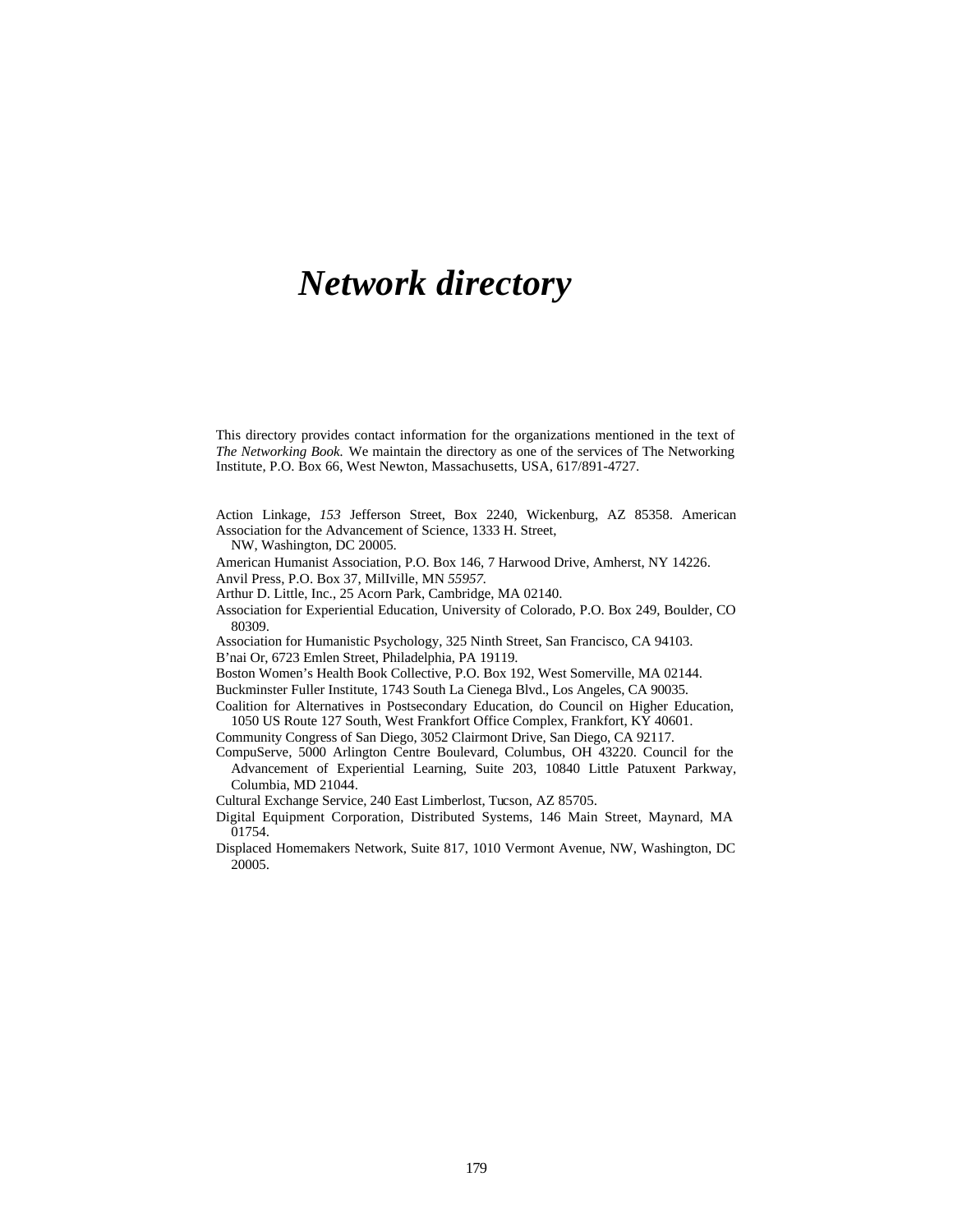Electronic Information Exchange System, New Jersey Institute of Technology, 323 High Street, Newark, NJ 07102.

Environmental Action Foundation, 1525 New Hampshire Avenue, NW, Washington, DC 20036.

Environmental Research Laboratory, Tucson International Airport, 7250 S. Tucson Blvd., Tucson, AZ 85706.

Esalen Institute, Big Sur, CA 93920.

Experiment in International Living, Institutional Relations, Kipling Road, Brattleboro, VT 05301.

Farallones Institute, 15290 Coleman Valley Road, Occidental, CA 95465.

Friends of Peace Pilgrim, 43480 Cedar Avenue, Hemet, CA 92344.

Friends of the Earth, 1045 Sansome Street, San Francisco, CA 94111.

Greenpeace USA, 139 Main Street, Cambridge, MA 02142.

Groupware Systems, 695 Fifth Street, Lake Oswego, OR 97034.

Hanuman Foundation Tape Library, P.O. Box 61498, Santa Cruz, CA 95061.

Health Promotion Directorate, National Health and Welfare, Guy Fevreau Complex, East Tower, 200 Dorchester Blvd., Montreal, Quebec, H2Z 1X4, Canada.

Insight Meditation Center, Pleasant Street, Barre, MA 01005. Institute for the Information Society, Fujimara Building, 2—15—29, Shinjuku, Shinjuku-ku, Tokyo, Japan.

International Commons, Inc., 296 Newton Street, Suite 350, Waltham, MA, 02154.

International Network for Social Network Analysis, *455* Spadina Ave., 4th Fl., Toronto, Ontario, M55 2G8, Canada.

Invisible College of Robert A. Smith, III, 205 Briarhill Road, Abbeville, AL 36310.

J. C. Penney Company, Inc., Forum, 1301 Avenue of the Americas, New York, NY 10019.

Learning Resources Network, 1221 Thurston, Manhattan, KS 66502.

Lorian Association, P.O. Box 663, Issaquah, WA 98027.

Massachusetts Corporate Partnership Program, 20 Park Plaza, #330, Boston, MA 02116.

Naisbitt Group, 1101 30th Street, NW, Washington, DC 20007.

Naropa Institute, 2130 Arapahoe, Boulder, CO 80302.

National Association of Legal Services to Alternative Schools, P.O. Box 2823, Santa Fe, NM 87501.

National Indian Youth Council, 318 Elm Street, SE, Albuquerque, NM 87102.

National Peace Institute Foundation, 110 Maryland Avenue, Washington, DC 20002.

National Training Laboratories, 1501 Wilson Boulevard, #1000, Arlington, VA 22209.

National Women's Health Network, 224 Seventh Street, SE, Washington, DC 20003.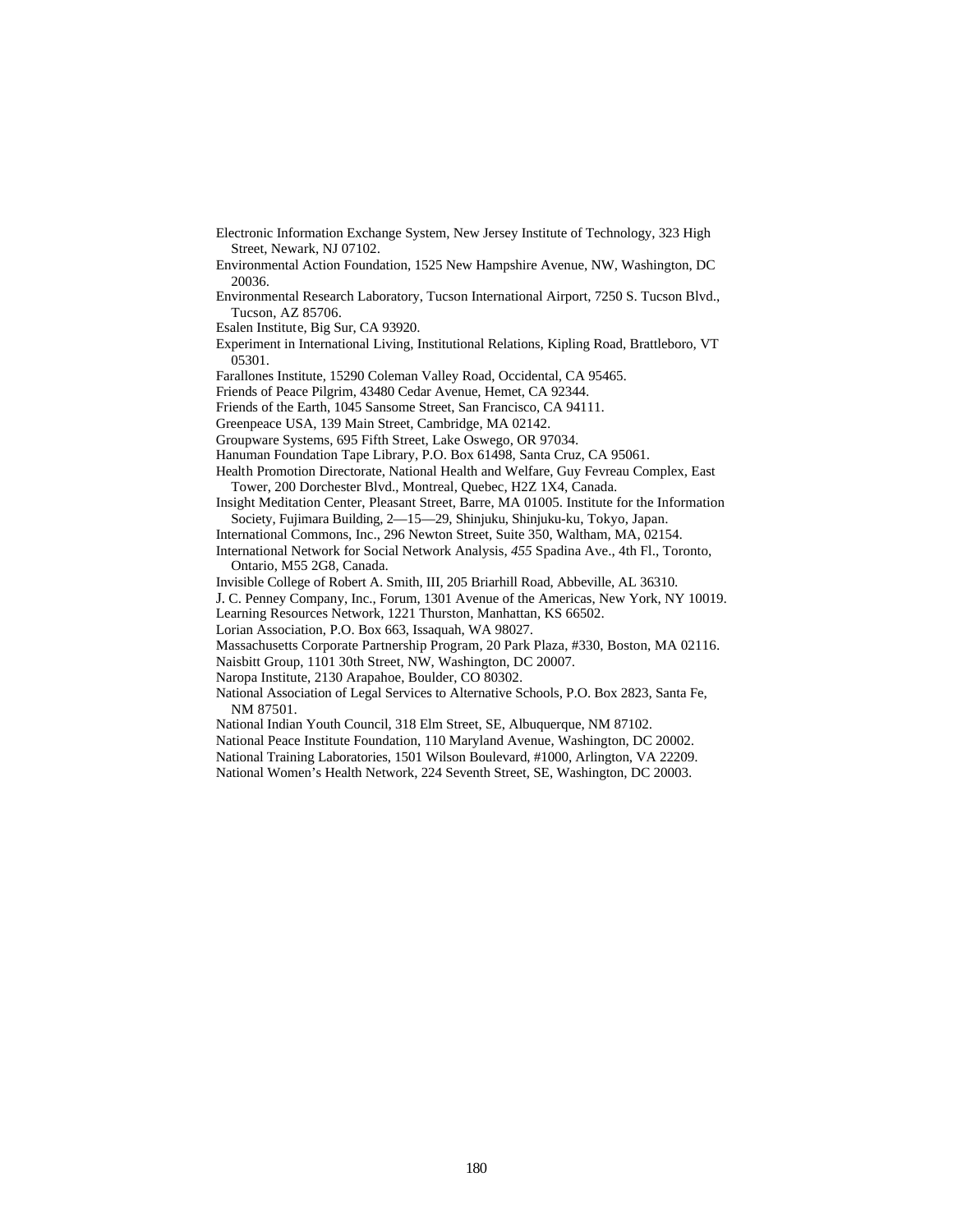Network Technologies International, Inc., The Arbor Atrium Building, 315 West Huron, Ann Arbor, MI 48103.

Networking 108, Cross Media House, Inc., Metabo Hankyu, Nagatacho, Room 402, 2— 17—11, Chiyoda-ku, Tokyo 100, Japan.

Networking Institute, P.O. Box 66, West Newton, MA 02165. New Alchemy Institute, 237 Hatchville Road, East Falmouth, MA 02536.

New England Commons, P.O. Box L, West Newton, MA 02165. New England Women Business Owners, 1357 Washington Street, Suite *5,* West Newton, MA 02165.

New England Women in the Jewelry Industry, P.O. Box 315, Chestnut Hill, MA 02167.

Nine to Five, National Association of Working Women, 1224 Huron Road, Cleveland, OH 44115.

Pattern Research, P.O. Box 18666, Denver, CO 80218.

Planet Drum Foundation, P.O. Box 31251, San Francisco, CA 94131.

Presbyterian Church (USA), Communications Unit, 475 Riverside Drive, Room 1948, New York, NY 10115.

Prison-Ashram Project, Route 1, Box 201—N, Durham, NC 27705.

RAIN, 3116 North Williams, Portland, OR 97227.

Ramakrishna Vedanta Society, 58 Deerfield Street, Boston, MA 02215.

Resources for Communication, 341 Mark West Station Road, Windsor, CA 95492.

Rocky Mountain Institute, P.O. Box *505,* Snow Mass, CO 81654.

Seva Foundation, 108 Spring Lake Drive, Chelsea, MI 48118.

Sierra Club, 930 Polk Street, San Francisco, CA 94109.

Society for General Systems Research, Systems Science Institute, University of Louisville, Louisville, KY 40292.

Society for the Protection of New Hampshire Forests, 54 Portsmouth Street, Concord, NH 03301.

Southern Unity Network for Renewable Energy Projects, 506 E. Bellefonte Avenue, Alexandria, VA 22301.

Southwest Research and Information Center, P.O. Box 4524, Albuquerque, NM 87106.

SRI International, 333 Ravenswood, Menlo Park, CA 94025. The Source, Source

Telecomputing Corporation, 1616 Anderson Road, McLean, VA 22102.

TRANET, P.O. Box 567, Rangeley, ME 04970.

UNICEF, United Nations, 866 UN Plaza, New York, NY 10017.

Union of International Associations, Rue Washington 40, B-1050 Brussels, Belgium.

UNITAR, United Nations, New York, NY 10017. United Nations Economic and Social Council (ECOSOC), United Nations, New York, NY 10017.

W. L. Gore & Associates, *555* Paper Mill Road, P.O. Box 9329, Newark, DE 19714. Western Behavioral Sciences Institute, P.O. Box 2029, La Jolla, CA 92038.